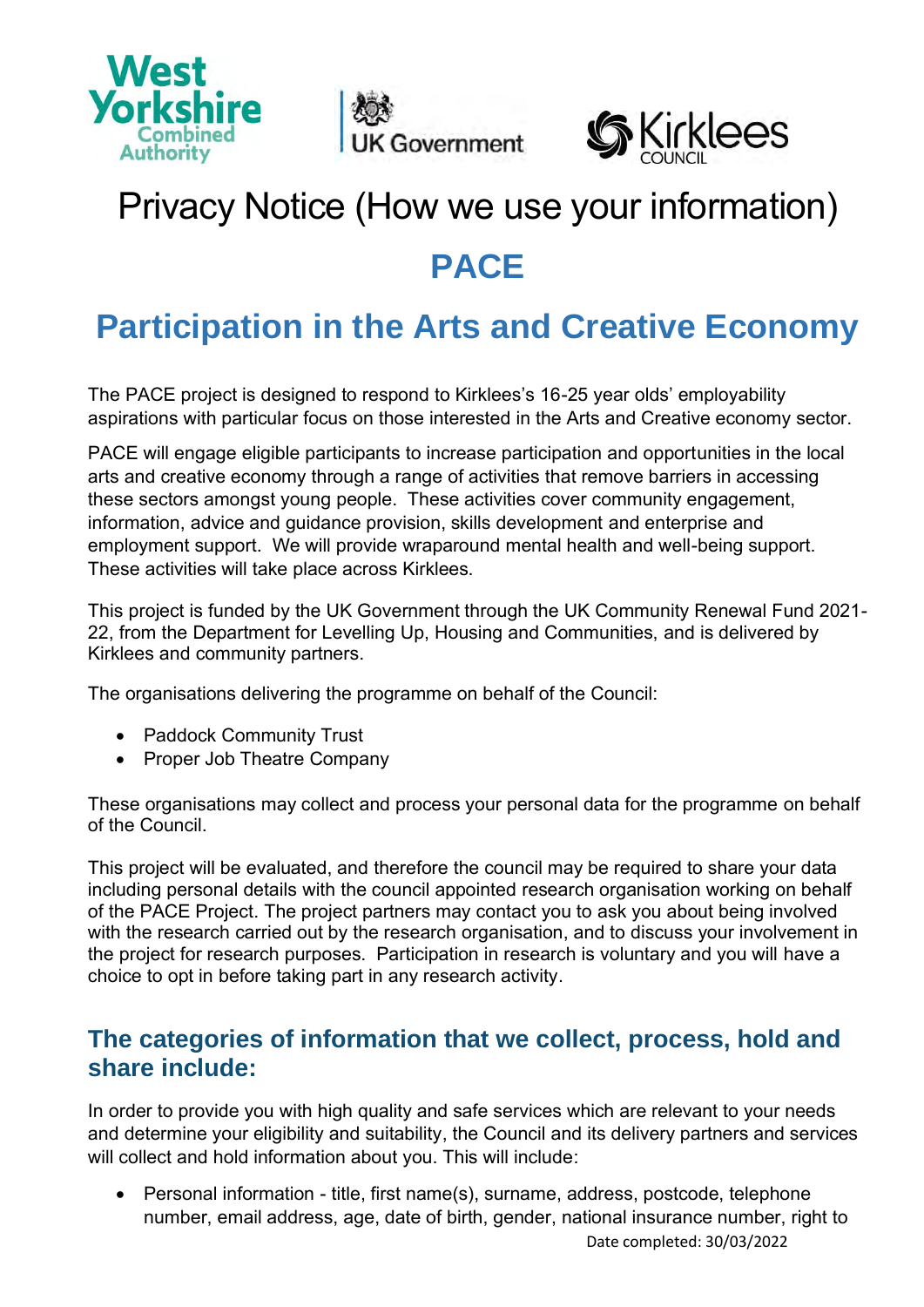





work in the United Kingdom, name of any benefits being claimed, if you live in a single adult household, if you have dependent children, if you live in a jobless household, your highest level qualification, if you have a basic skills need, how long you have been out of work, details of your work coach (JCP), previous work history, previous employment support received, DBS disclosure where relevant, if you hold a driving licence.

- Special Category Data ethnic origin, disability status, criminal conviction data
- Attendance information, including whether this attendance is on a 1:1 basis, or a 'one to many' basis, and whether it is face to face, online or mixed, and how many hours of support you have received through attending
- Details of your progression which could include but not be limited to employment, further learning/education and volunteering
- In addition, we will need to undertake identification checks and identification will be requested and retained for duration of programme.

# **Why we collect and hold this information**

We use participant data on programmes to direct you towards the right support and make your time on the programme meaningful. We will use it to

- Make suggestions about which sessions you will benefit from attending
- Make suggestions about qualifications you might find relevant to your career path
- Make suggestions about appropriate work placements and work experience
- Enable us to carry out specific functions for which we are responsible.
- To ensure you are eligible to access the support.
- Provide the most effective support that we can
- Understand all the problems affecting participants
- Target help and support to those who need it most
- Evaluate performance and to set targets for our programmes
- Derive pseudonymised statistics which inform decisions and evaluate the effectiveness of the support provided and manage a central database in order to fulfil our reporting requirements to the funding body
- Assess performance and to set targets for programmes
- To fulfil our project report obligations which includes sending pseudonymised aggregated data
- To undertake research which includes analysing pseudonymised participant level data
- To inform the referral service (the service who referred you) of your progression/participation

# **The lawful basis on which we use this information**

Under Article 6 of the UK General Data Protection Regulation (UK GDPR), the lawful bases we rely on for processing this information are:

#### **6(1)(e) We need it to perform a public task.**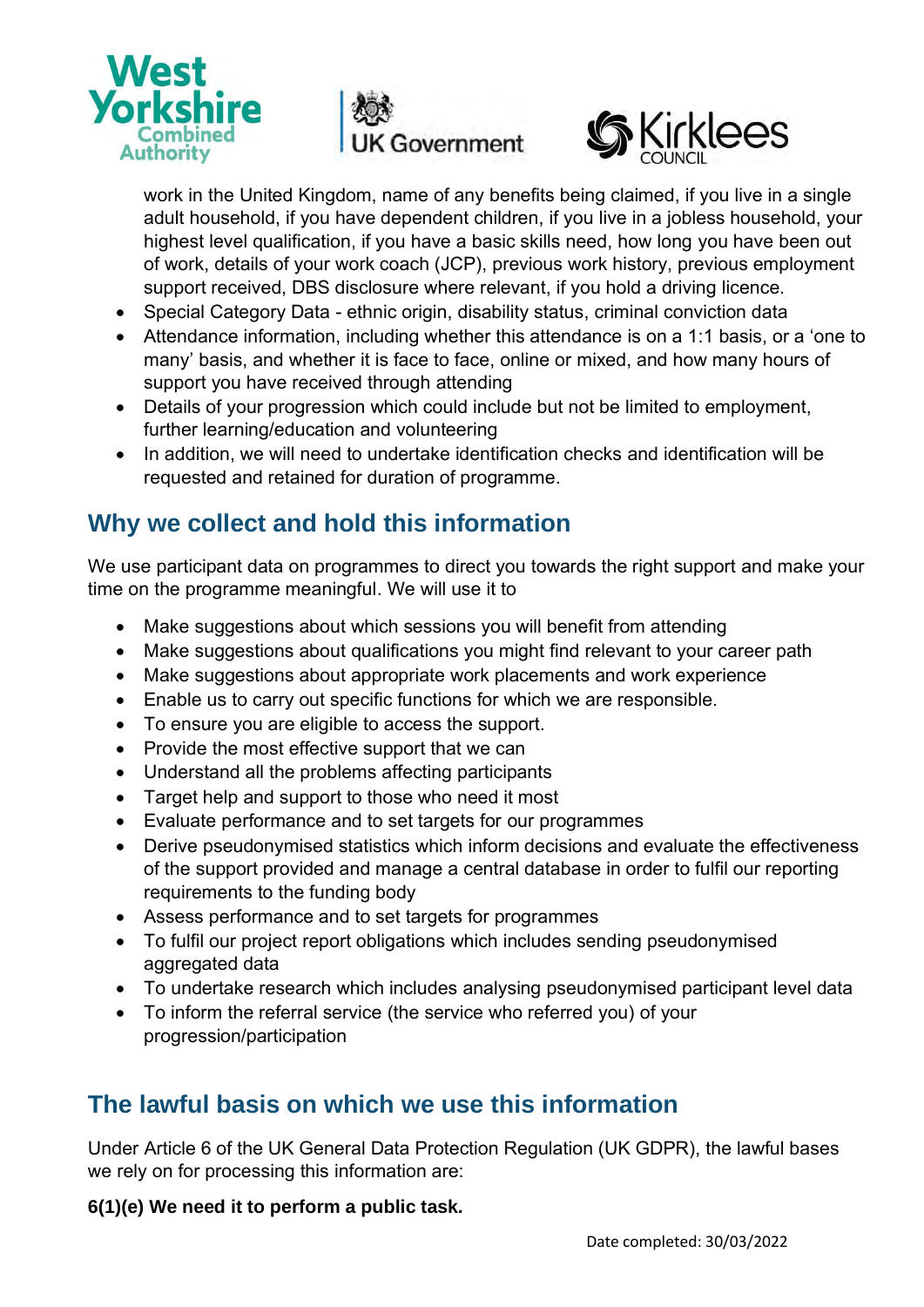





These legal bases are underpinned by acts of legislation that dictate what actions can and should be taken by local authorities. This includes, but may not be limited to:

- Localism Act 2011
- Local Government Act 1972

In order to do this work, we also need to collect some special category data. This is personal data that needs more protection because it is sensitive. Under Article 9 of the UK General Data Protection Regulation (UK GDPR), the lawful bases we rely on for processing special category information are:

- 9(2)(b) Employment, social security and social protection (if authorised by law)
- 9(2)(g) Substantial public interest

# **Participation in Research**

If asked to participate in any research activity with the council appointed research organisation this will be entirely voluntary.

# **How we store your personal information**

Your information is safely stored at Kirklees Council offices and our Delivery Partner offices in either secure storage and / or secure electronic drives. Once the overall programme has finished our delivery partners will transfer all manual records to the Council for secure storage at Council archives and any electronic records held by our delivery partners will be deleted. We are legally obliged to retain all data relating to the project until 7 years after the final claim is processed by the programme. This will be reviewed; however, it is anticipated to be at the earliest, the 30<sup>th</sup> June 2029 to comply with UK CRF Funding Regulations, if you require any further details on the retention period please contact us at *[employmentandskills@kirklees.gov.uk.](mailto:employmentandskills@kirklees.gov.uk)* 

# **Who we may share your information with**

We may sometimes share the information we have collected about you where it is necessary, lawful and fair to do so. In each case we will only share the minimum amount of information, only when required, for the following reasons:

- To safeguard vulnerable children, young people and adults
- To provide and signpost you to other services for additional support or further learning
- To manage local authority performance
- To administer and allocate funding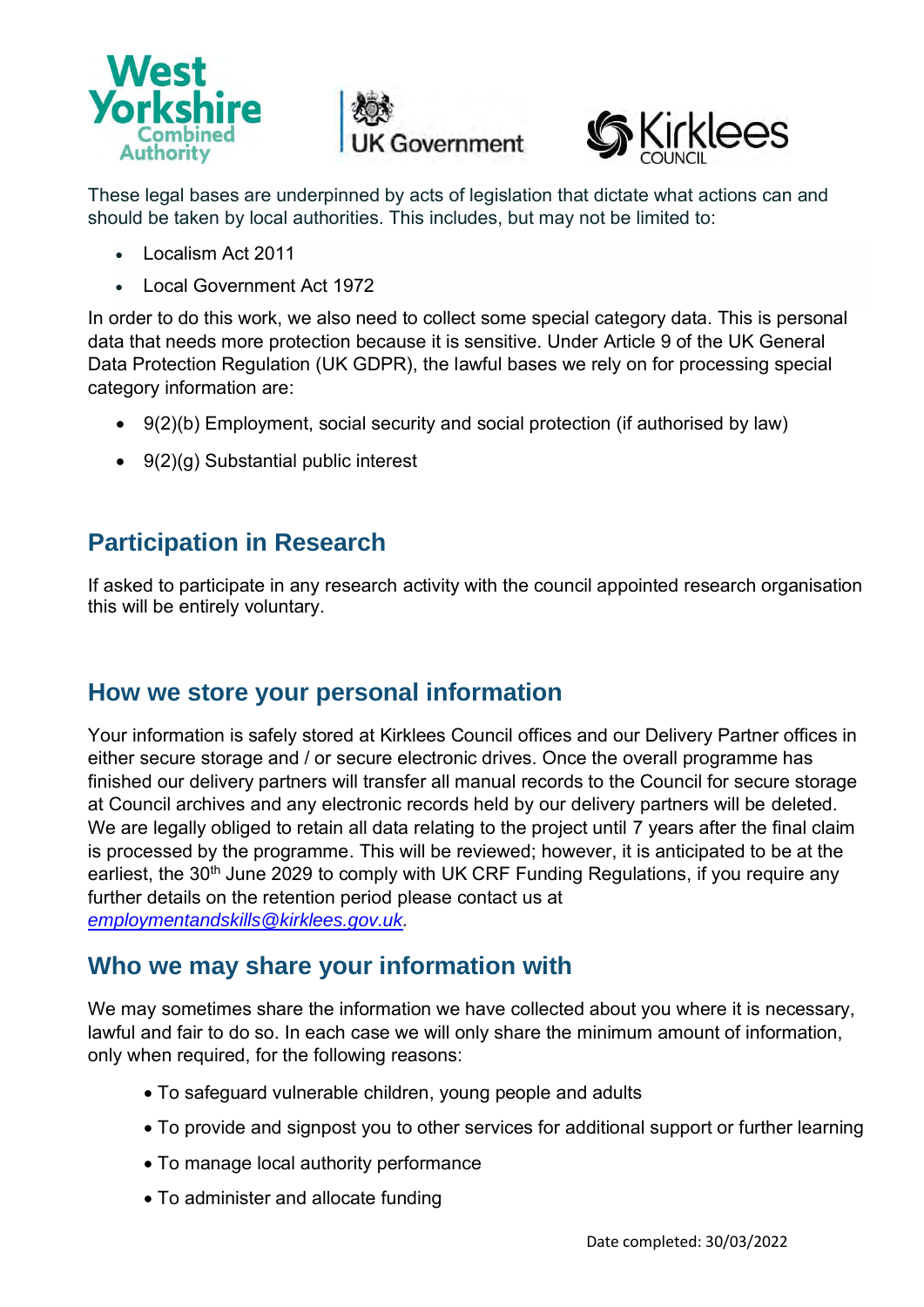





- To identify and encourage good practice
- To ensure delivery of a quality service and that you receive the right support for you
- To meet our funding obligations / reporting requirements to West Yorkshire Combined Authority
- To share information with the council appointed research partner carrying out the project evaluation

We may share this information with / between:

- Other services within Kirklees Council
- National government department e.g. Department for Levelling Up, Housing and Communities who are funding this programme
- Other partners such as Health and the Police
- Other partners, including Council services, involved in the delivery and evaluation of the programme

We do not share personal information about you with anyone else without consent unless the law and our policies allow us to do so.

# **Your data protection rights**

Under data protection law, you have a number of rights, including the right to have your records rectified and the right to ask for access to all the information the Council holds about you. These rights are listed in more detail on [Kirklees Council's data protection rights page.](https://www.kirklees.gov.uk/beta/information-and-data/general-data-protection-regulation.aspx)

You are not required to pay any charge for exercising your rights. If you make a request, we have one month to respond to you.

Please contact us at [Data.protection@kirklees.gov.uk](mailto:Data.protection@kirklees.gov.uk) if you wish to make a request.

# **Further information**

If you would like further information about how we manage your data, please see the Kirklees [Council privacy notice.](https://www.kirklees.gov.uk/beta/information-and-data/how-we-use-your-data.aspx)

If you would like further information about this privacy notice, please contact: the **PACE team**  [EmploymentandSkills@kirklees.gov.uk](mailto:EmploymentandSkills@kirklees.gov.uk) (01484 221000).

If you have any worries or questions about how your personal data is handled, please contact the Data Protection Officer at [DPO@kirklees.gov.uk](mailto:DPO@kirklees.gov.uk) or by ringing 01484 221000.